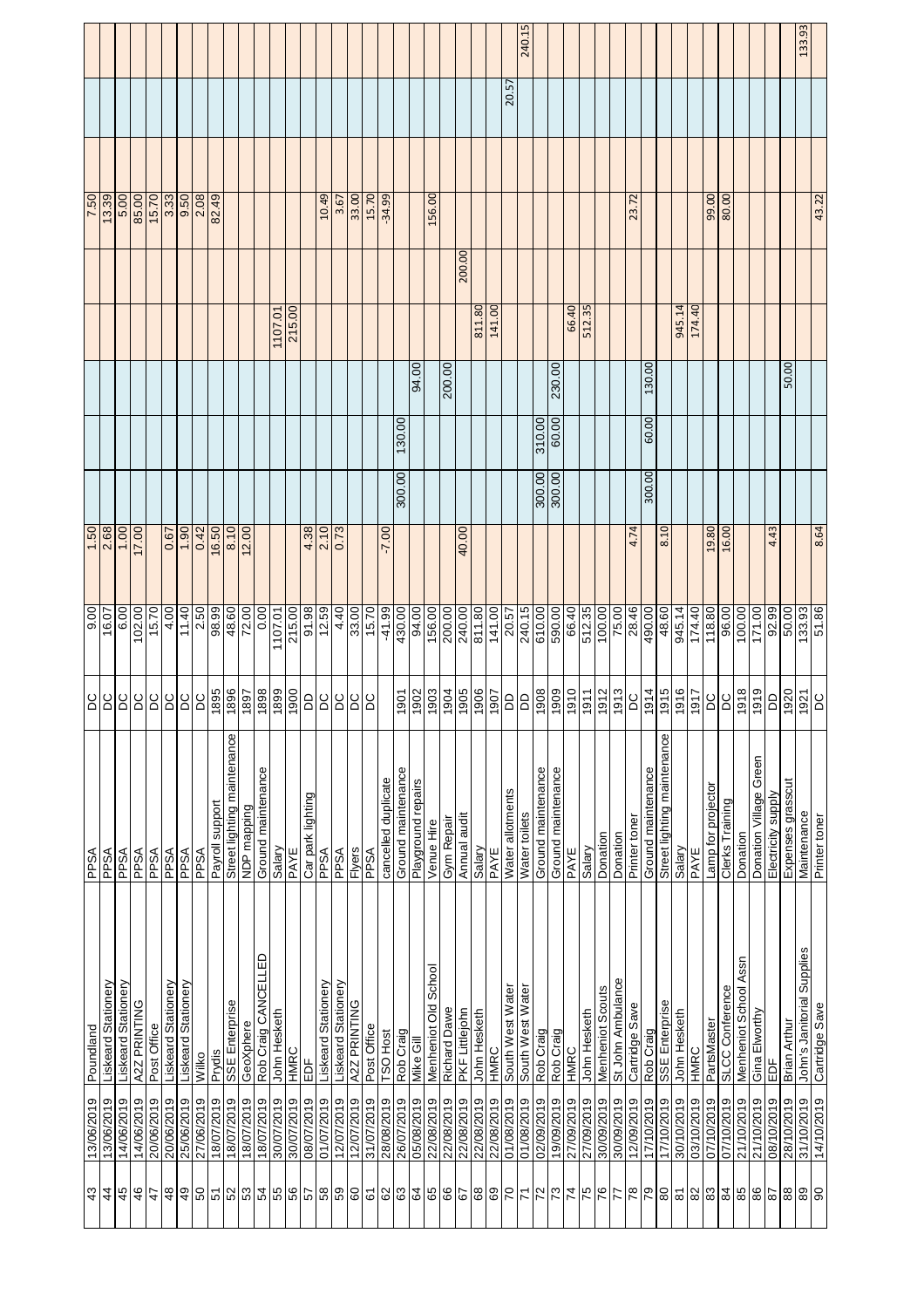| $\overline{5}$ | 04/11/2019 | Pride Building         | Toilet refurb               | 1922                 | 2260.00 |        |        |        |        |       | 2260.00       |
|----------------|------------|------------------------|-----------------------------|----------------------|---------|--------|--------|--------|--------|-------|---------------|
| 92             | 07/11/2019 | David Couch            | Toilet electrical work      | 1923                 | 350.00  |        |        |        |        |       | 350.00        |
| $\mathfrak{S}$ | 21/11/2019 | Menheniot Parish Hall  | Venue hire                  | 1924                 | 48.00   |        |        |        | 48.00  |       |               |
| 94             | 21/11/2019 | Rob Craig              | Ground maintenance          | 1925                 | 450.00  | 300.00 | 150.00 |        |        |       |               |
| 95             | 21/11/2019 | Royal Mail             | NDP fees                    | 1926                 | 118.80  | 19.80  |        |        |        |       |               |
| 96             | 21/11/2019 | Prydis                 | Accountancy support         | 1927                 | 98.99   | 16.50  |        |        | 82.49  |       |               |
| 50             | 28/11/2019 | HMRC                   | PAYE                        | 1928                 | 69.60   |        |        | 69.60  |        |       |               |
| $98$           | 28/11/2019 | John Hesketh           | Salary                      | 1929                 | 525.90  |        |        | 525.90 |        |       |               |
| 99             | 04/11/2019 | JW Plant               | St Piran flag               | DC                   | 91.14   | 15.19  |        |        | 75.95  |       |               |
| 100            | 05/11/2019 | Morrisons              | Toilet supplies             | $\frac{1}{2}$        | 3.30    | 0.55   |        |        |        |       | 2.75          |
| 101            | 05/11/2019 | Morrisons              | Toilet supplies             | <b>DC</b>            | 24.70   | 4.12   |        |        |        |       | 20.58         |
| 102            | 02/12/2020 | South West Water       | Water Toilets               |                      | 387.67  |        |        |        |        |       | <b>387.67</b> |
| 103            | 02/12/2020 | South West Water       | Water allotments            | B B                  | 28.64   |        |        |        |        | 28.64 |               |
| 104            | 12/12/2019 | John Hesketh           | Expenses                    | $rac{a}{c}$          | 223.05  | 14.37  |        |        | 208.68 |       |               |
| 106            | 16/12/2019 | Kyleigh Newbould       | Salary                      | <b>B</b>             | 180.00  |        |        | 180.00 |        |       |               |
| 107            | 16/12/2019 | John Hesketh           | Salary                      | <b>STO</b>           | 525.90  |        |        | 525.90 |        |       |               |
| 108            | 16/12/2019 | HMRC                   | PAYE                        | <b>STO</b>           | 114.60  |        |        | 114.60 |        |       |               |
| 107            | 03/12/2019 | Menheniot Sports Assn  | Grant                       | <b>STO</b>           | 400.00  |        |        |        |        |       |               |
| 108            | 03/12/2019 | Post Office            | PPSA                        | DC                   | 7.32    |        |        |        | 7.32   |       |               |
| 109            | 04/12/2019 | <b>SLCC Conference</b> | Training                    | DC                   | 90.00   | 15.00  |        |        | 75.00  |       |               |
| 110            | 16/12/2019 | Comish Times           | Advertising                 | <b>DC</b>            | 111.00  | 18.50  |        |        | 92.50  |       |               |
| 111            | 16/12/2019 | <b>Trinity Mirror</b>  | Advertising                 | $\overline{a}$       | 123.48  | 20.58  |        |        | 102.90 |       |               |
| 112            | 16/01/2020 | Steve Moon             | Toilet maintenance          |                      | 1245.00 |        |        |        |        |       | 1245.00       |
| 113            | 16/01/2020 | Rowe Family            | Allotment rental            | 1930<br>1931<br>1932 | 80.00   |        |        |        |        | 80.00 |               |
| 114            | 16/01/2020 | Royal British Legion   | Remembrance wreath          |                      | 25.00   |        |        |        |        |       |               |
| 115            | 21/01/2020 | Peake GB               | waste disposal (annual)     | <b>STO</b>           | 114.00  | 19.00  |        |        |        |       | 95.00         |
| 116            | 21/01/2020 | SSE Enterprise         | Street lighting maintenance | OLB                  | 48.60   | 8.10   |        |        |        |       |               |
| 117            | 21/01/2020 | HMRC                   | PAYE                        | OLB                  | 102.00  |        |        | 102.00 |        |       |               |
| 118            | 21/01/2020 | John Hesketh           | Salaries                    | OLB                  | 525.90  |        |        | 525.90 |        |       |               |
| 119            | 21/01/2020 | Kyleigh Newbould       | Salary                      | <b>B</b>             | 129.60  |        |        | 129.60 |        |       |               |
| 120            | 06/01/2020 | TSO Host               | Domain fee                  | <b>DC</b>            | 7.19    | 1.20   |        |        | 5.99   |       |               |
| 121            | 23/01/2020 | ĔΡ                     | Car park lighting           | $\overline{a}$       | 107.14  | 5.10   |        |        |        |       |               |
| 122            | 31/01/2020 | Denmans                | Electric cable              |                      | 28.80   | 4.80   |        |        | 24.00  |       |               |
| 123            | 24/02/2020 | HMRC                   | PAYE                        |                      | 187.20  |        |        | 187.20 |        |       |               |
| 124            | 24/02/2020 | John Hesketh           | Salary                      |                      | 816.56  |        |        | 816.56 |        |       |               |
| 125            | 24/02/2020 | Comwall Council        | Training                    |                      | 30.00   |        |        |        | 30.00  |       |               |
| 126            | 25/02/2020 | John Hesketh           | Expenses                    | <b>STO</b>           | 149.26  | 22.44  |        |        | 126.82 |       |               |
| 127            | 24/02/2020 | Rob Craig              | Ground maintenance          | $\frac{a}{b}$        | 50.00   |        | 50.00  |        |        |       |               |
| 128            | 24/02/2020 | Kyleigh Newbould       | Salary                      | <b>STD</b>           | 180.00  |        |        | 180.00 |        |       |               |
| 129            | 03/02/2020 | South West Water       | Water allotments            | $\overline{a}$       | 15.77   |        |        |        |        | 15.77 |               |
| 130            | 03/02/2020 | South West Water       | Water toilets               | $\overline{a}$       | 192.03  |        |        |        |        |       | 192.03        |
| 131            | 01/02/2020 | Comish Times           | Advertising                 | $\overline{a}$       | 355.20  | 59.20  |        |        |        |       |               |
| 132            | 18/02/2020 | Liskeard Stationery    | PPSA                        | <b>DC</b>            | 8.59    | 0.93   |        |        |        |       |               |
| 133            | 18/02/2020 | Liskeard Stationery    | <b>ASdd</b>                 |                      | 51.96   | 8.66   |        |        |        |       |               |
| 134            | 25/02/2020 | Toolstation            | Repairs                     | OLB                  | 9.99    | 1.67   |        |        |        |       | 8.32          |
| 135            | 24/03/2020 | Webcube Media          | Webhosting                  | $\frac{1}{2}$        | 125.00  |        |        |        | 125.00 |       |               |
| 136            | 24/03/2020 | <b>SLCC</b>            | Annual membership           | <b>OLB</b>           | 140.00  |        |        |        | 140.00 |       |               |
| 137            | 24/03/2020 | HMRC                   | PAYE                        | <b>GTB</b>           | 203.20  |        |        | 203.20 |        |       |               |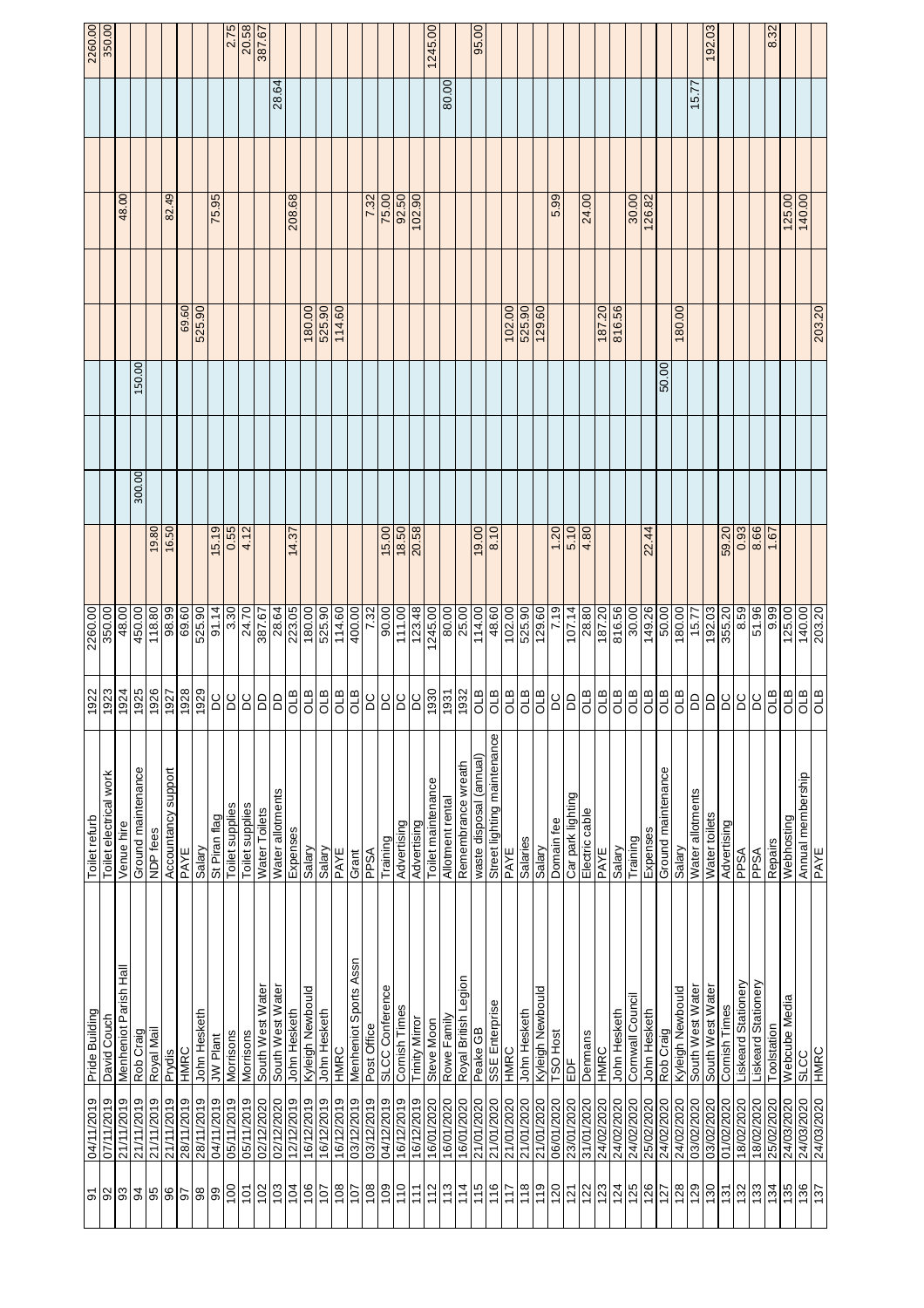|                           |                          |                  |                               |                                 |      |      |      |      |      |      |      |      | 0.00 185.15 6891.13                                    |
|---------------------------|--------------------------|------------------|-------------------------------|---------------------------------|------|------|------|------|------|------|------|------|--------------------------------------------------------|
|                           |                          |                  |                               |                                 |      |      |      |      |      |      |      |      |                                                        |
|                           |                          |                  |                               |                                 |      |      |      |      |      |      |      |      |                                                        |
|                           |                          |                  |                               |                                 |      |      |      |      |      |      |      |      |                                                        |
| 880.22                    |                          |                  | 180.00                        |                                 |      |      |      |      |      |      |      |      | 1244.14 2610.00 690.00 2543.88 12073.95 400.00 5447.88 |
|                           |                          | 1092.00          |                               |                                 |      |      |      |      |      |      |      |      |                                                        |
|                           |                          |                  |                               |                                 |      |      |      |      |      |      |      |      |                                                        |
|                           |                          |                  |                               |                                 |      |      |      |      |      |      |      |      |                                                        |
|                           |                          | 218.40           |                               |                                 |      |      |      |      |      |      |      |      |                                                        |
| 880.22                    | 50.00                    | 1310.40          | 180.00                        | 145.00                          | 0.00 | 0.00 | 0.00 | 0.00 | 0.00 | 0.00 | 0.00 | 0.00 | 37638.78                                               |
| aro                       | ۹T<br>O                  | ă                | ۹L<br>پ<br>O                  | ₫<br>O                          |      |      |      |      |      |      |      |      |                                                        |
| Salary                    | Donation                 | Waste collection | Salary                        | Donations                       |      |      |      |      |      |      |      |      | Inc VAT                                                |
| 24/03/2020   John Hesketh | 06/03/2020 Tanya Courage |                  | 24/03/2020   Kyleigh Newbould | 24/03/2020 St Lalluwys Magazine |      |      |      |      |      |      |      |      |                                                        |
|                           |                          | 16/03/2020 Biffa |                               |                                 |      |      |      |      |      |      |      |      | TOTAL PAYMENTS                                         |
|                           |                          |                  |                               |                                 |      |      |      |      |      |      |      |      |                                                        |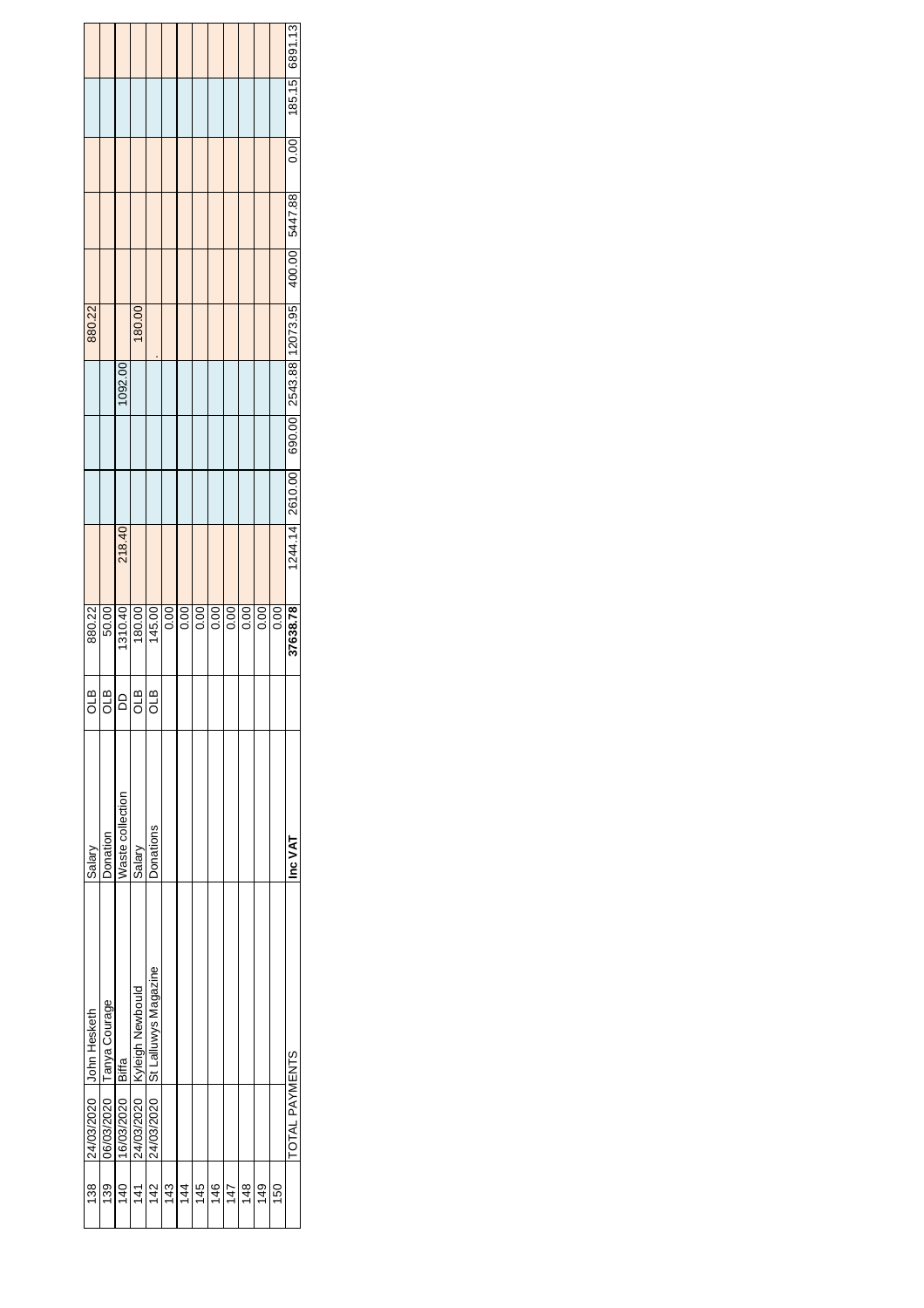| <b>CCGR</b>            |                                        |  |       |  | 551.92 | $\frac{1}{43.80}$ |         |        |       |  |  |  | 435.55 | <b>14.80</b> |  |  | $\frac{10.87}{2}$ | 5.87 |  | <mark>15.00 pm</mark><br><mark>16.00 pm</mark><br><mark>19.00 pm</mark> |  | $\frac{4.33}{7.50}$ |  |  | 674.40 | 74.20 |
|------------------------|----------------------------------------|--|-------|--|--------|-------------------|---------|--------|-------|--|--|--|--------|--------------|--|--|-------------------|------|--|-------------------------------------------------------------------------|--|---------------------|--|--|--------|-------|
| S <sub>137</sub>       |                                        |  |       |  |        |                   |         |        |       |  |  |  |        |              |  |  |                   |      |  |                                                                         |  |                     |  |  |        |       |
|                        |                                        |  |       |  |        |                   |         |        |       |  |  |  |        |              |  |  |                   |      |  |                                                                         |  |                     |  |  |        |       |
| <b>AdM</b>             |                                        |  |       |  |        |                   |         |        |       |  |  |  |        |              |  |  |                   |      |  |                                                                         |  |                     |  |  |        |       |
| WW1<br>Fund            |                                        |  |       |  |        |                   |         |        |       |  |  |  |        |              |  |  |                   |      |  |                                                                         |  |                     |  |  |        |       |
| Grants                 | Other                                  |  |       |  |        |                   |         |        |       |  |  |  |        |              |  |  |                   |      |  |                                                                         |  |                     |  |  |        |       |
|                        | Commu<br>nity                          |  |       |  |        |                   | 1450.00 |        |       |  |  |  |        |              |  |  |                   |      |  |                                                                         |  |                     |  |  |        |       |
| <b>Donations</b>       |                                        |  |       |  |        |                   |         | 100.00 |       |  |  |  |        |              |  |  |                   |      |  |                                                                         |  |                     |  |  |        |       |
| <b>Public Lighting</b> | Repair                                 |  | 40.50 |  |        |                   |         |        |       |  |  |  |        |              |  |  |                   |      |  |                                                                         |  |                     |  |  |        |       |
|                        | Electricit<br>$\overline{\phantom{0}}$ |  |       |  |        |                   |         |        | 67.06 |  |  |  |        |              |  |  |                   |      |  |                                                                         |  |                     |  |  |        |       |
| Footpath<br>$\bullet$  | Expenditur                             |  |       |  |        |                   |         |        |       |  |  |  |        |              |  |  |                   |      |  |                                                                         |  |                     |  |  |        |       |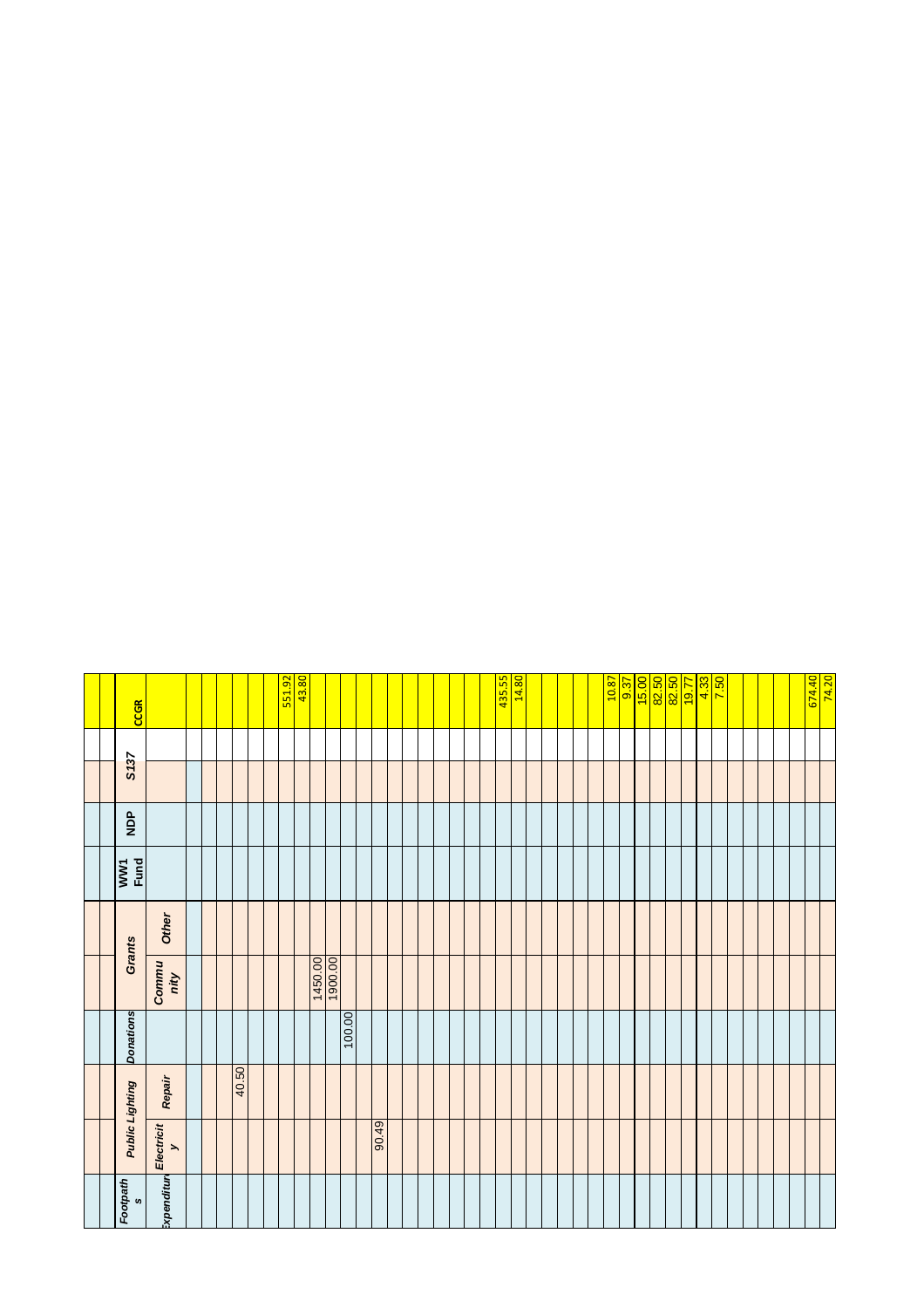|       |       |                        |  |       |  | <mark>7.50</mark><br>13.39 |
|-------|-------|------------------------|--|-------|--|----------------------------|
|       |       |                        |  |       |  |                            |
|       |       |                        |  |       |  | 5.00                       |
|       |       |                        |  |       |  |                            |
|       |       |                        |  |       |  |                            |
|       |       |                        |  |       |  | 3.33                       |
|       |       |                        |  |       |  | 2.08                       |
|       |       |                        |  |       |  |                            |
|       | 40.50 |                        |  |       |  |                            |
|       |       |                        |  | 60.00 |  |                            |
|       |       |                        |  |       |  |                            |
|       |       |                        |  |       |  | 683.21                     |
|       |       |                        |  |       |  | 76.80                      |
| 09.28 |       |                        |  |       |  |                            |
|       |       |                        |  |       |  | $\frac{10.49}{3.67}$       |
|       |       |                        |  |       |  |                            |
|       |       |                        |  |       |  |                            |
|       |       |                        |  |       |  |                            |
|       |       |                        |  |       |  |                            |
|       |       |                        |  |       |  |                            |
|       |       |                        |  |       |  |                            |
|       |       |                        |  |       |  |                            |
|       |       |                        |  |       |  |                            |
|       |       |                        |  |       |  |                            |
|       |       |                        |  |       |  | 38.00<br>3.00              |
|       |       |                        |  |       |  |                            |
|       |       |                        |  |       |  |                            |
|       |       |                        |  |       |  |                            |
|       |       |                        |  |       |  |                            |
|       |       |                        |  |       |  |                            |
|       |       |                        |  |       |  | 88.00                      |
|       |       | $\frac{100.00}{75.00}$ |  |       |  |                            |
|       |       |                        |  |       |  |                            |
|       |       |                        |  |       |  |                            |
|       | 40.50 |                        |  |       |  |                            |
|       |       |                        |  |       |  | 521.00                     |
|       |       |                        |  |       |  | 36.00                      |
|       |       |                        |  |       |  |                            |
|       |       |                        |  |       |  |                            |
|       |       | 171.00<br>100.00       |  |       |  |                            |
| 88.56 |       |                        |  |       |  |                            |
|       |       |                        |  |       |  |                            |
|       |       |                        |  |       |  |                            |
|       |       |                        |  |       |  |                            |
|       |       |                        |  |       |  |                            |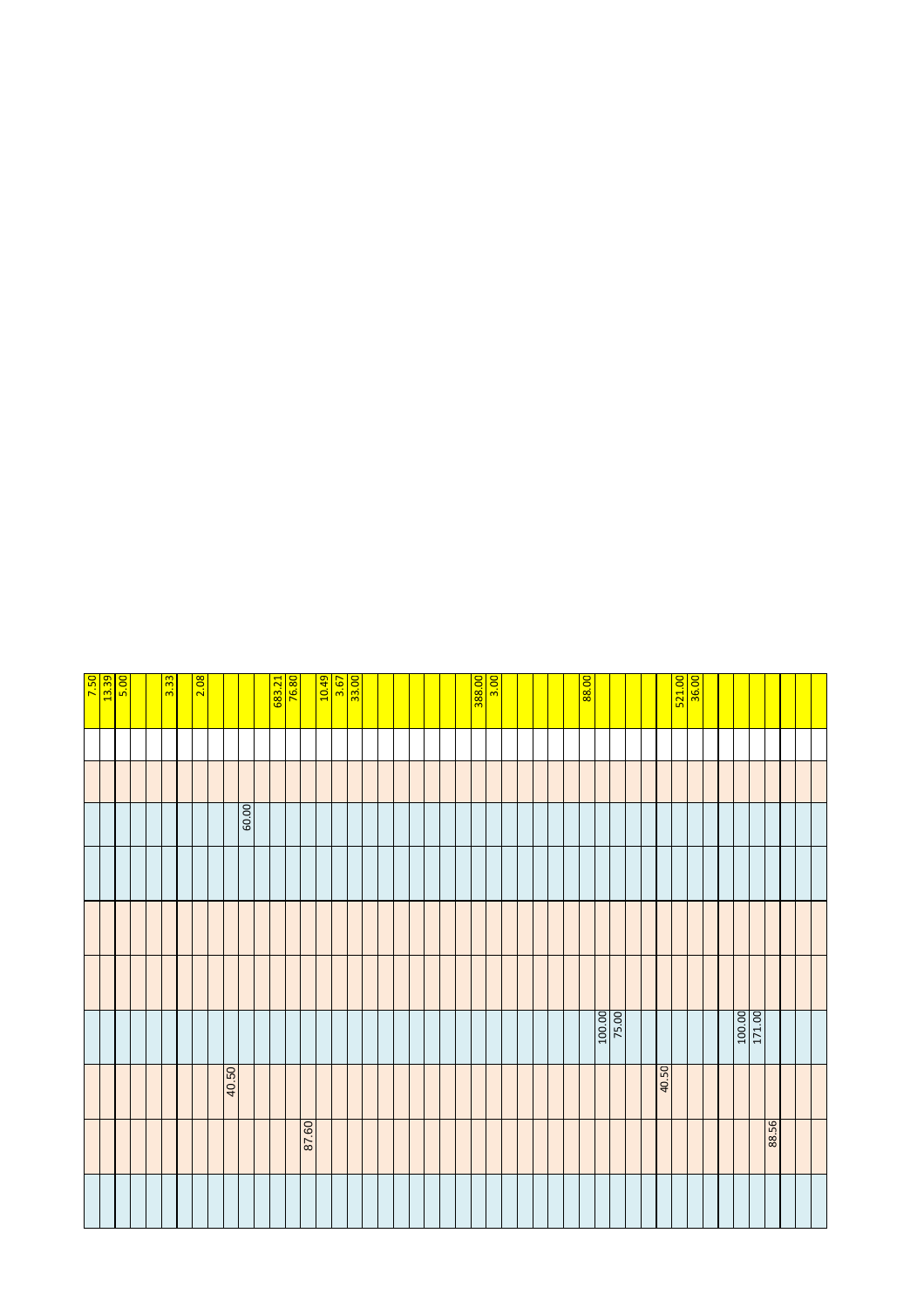|        |       |        |  | 00'66  |  |        |
|--------|-------|--------|--|--------|--|--------|
|        |       |        |  |        |  |        |
|        |       |        |  |        |  |        |
|        |       |        |  |        |  | 101.00 |
|        |       |        |  |        |  |        |
|        |       |        |  |        |  |        |
|        |       |        |  |        |  |        |
|        |       |        |  |        |  |        |
|        |       |        |  |        |  |        |
|        |       |        |  |        |  |        |
|        |       |        |  |        |  | 101.00 |
|        |       | 400.00 |  |        |  |        |
|        |       |        |  |        |  |        |
|        |       |        |  |        |  |        |
|        |       |        |  |        |  |        |
|        |       |        |  |        |  |        |
|        |       |        |  |        |  |        |
|        | 25.00 |        |  |        |  |        |
|        |       |        |  |        |  |        |
| 40.50  |       |        |  |        |  |        |
|        |       |        |  |        |  |        |
|        |       |        |  |        |  | 101.00 |
|        |       |        |  |        |  |        |
| 102.04 |       |        |  |        |  |        |
|        |       |        |  |        |  |        |
|        |       |        |  |        |  | 392.00 |
|        |       |        |  |        |  |        |
|        |       |        |  |        |  |        |
|        |       |        |  |        |  |        |
|        |       |        |  |        |  |        |
|        |       |        |  |        |  |        |
|        |       |        |  |        |  |        |
|        |       |        |  | 296.00 |  |        |
|        |       |        |  |        |  |        |
|        |       |        |  |        |  |        |
|        |       |        |  |        |  |        |
|        |       |        |  |        |  |        |
|        |       |        |  |        |  |        |